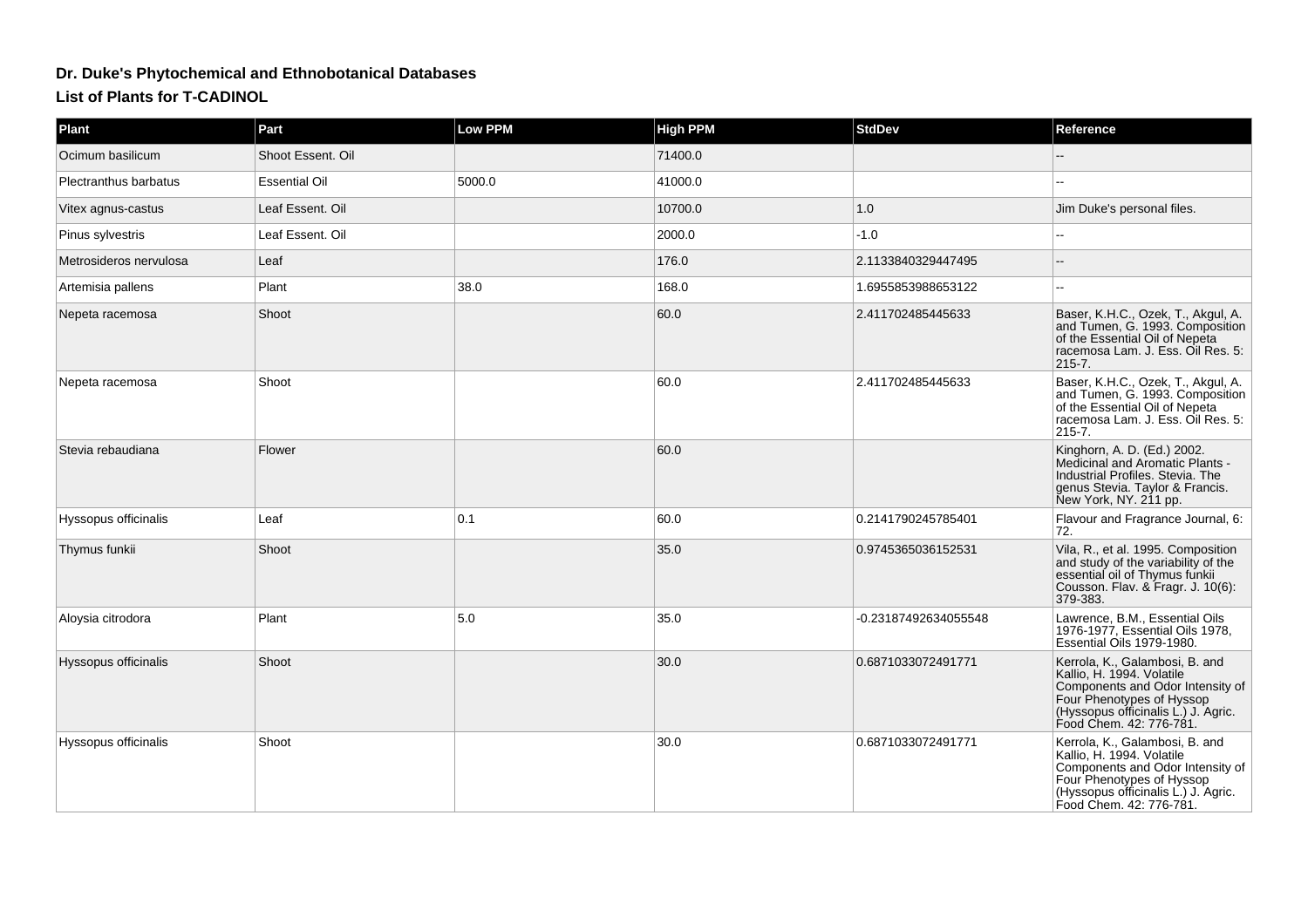| Plant                       | Part  | <b>Low PPM</b> | <b>High PPM</b> | <b>StdDev</b>       | Reference                                                                                                                                                                                      |
|-----------------------------|-------|----------------|-----------------|---------------------|------------------------------------------------------------------------------------------------------------------------------------------------------------------------------------------------|
| Hyssopus officinalis        | Shoot |                | 30.0            | 0.6871033072491771  | Kerrola, K., Galambosi, B. and<br>Kallio, H. 1994. Volatile<br>Components and Odor Intensity of<br>Four Phenotypes of Hyssop<br>(Hyssopus officinalis L.) J. Agric.<br>Food Chem. 42: 776-781. |
| Hyssopus officinalis        | Shoot |                | 30.0            | 0.6871033072491771  | Kerrola, K., Galambosi, B. and<br>Kallio, H. 1994. Volatile<br>Components and Odor Intensity of<br>Four Phenotypes of Hyssop<br>(Hyssopus officinalis L.) J. Agric.<br>Food Chem. 42: 776-781. |
| <b>Hyssopus officinalis</b> | Shoot |                | 30.0            | 0.6871033072491771  | Kerrola, K., Galambosi, B. and<br>Kallio, H. 1994. Volatile<br>Components and Odor Intensity of<br>Four Phenotypes of Hyssop<br>(Hyssopus officinalis L.) J. Agric.<br>Food Chem. 42: 776-781. |
| Stevia rebaudiana           | Leaf  |                | 28.0            | -0.309739598419035  | Kinghorn, A. D. (Ed.) 2002.<br>Medicinal and Aromatic Plants -<br>Industrial Profiles, Stevia, The<br>genus Stevia. Taylor & Francis.<br>New York, NY. 211 pp.                                 |
| Thymus funkii               | Shoot |                | 25.0            | 0.39967011088310117 | Vila, R., et al. 1995. Composition<br>and study of the variability of the<br>essential oil of Thymus funkii<br>Cousson. Flav. & Fragr. J. 10(6):<br>379-383.                                   |
| Thymus riatarum             | Shoot |                | 25.0            | 0.39967011088310117 | Iglesias, J., Vila, R., Canigueral,<br>S., Bellakdhar, and II Idrissi, A.<br>1991. Analysis of the Essential Oil<br>of Thymus riatarum. J. Ess. Oil<br>Res. 3: 43-4.                           |
| Melissa officinalis         | Shoot | 3.0            | 24.0            | 0.342183471609886   | Deutsche Apot. Ziit. 129(4):155-<br>163. W. Schulze et al. Die Melisse.                                                                                                                        |
| Hyssopus officinalis        | Shoot |                | 20.0            | 0.1122369145170252  | Kerrola, K., Galambosi, B. and<br>Kallio, H. 1994. Volatile<br>Components and Odor Intensity of<br>Four Phenotypes of Hyssop<br>(Hyssopus officinalis L.) J. Agric.<br>Food Chem. 42: 776-781. |
| Hyssopus officinalis        | Shoot |                | 20.0            | 0.1122369145170252  | Kerrola, K., Galambosi, B. and<br>Kallio, H. 1994. Volatile<br>Components and Odor Intensity of<br>Four Phenotypes of Hyssop<br>(Hyssopus officinalis L.) J. Agric.<br>Food Chem. 42: 776-781. |
| Achillea millefolium        | Leaf  | 1.0            | 15.0            | -0.5225815390117998 |                                                                                                                                                                                                |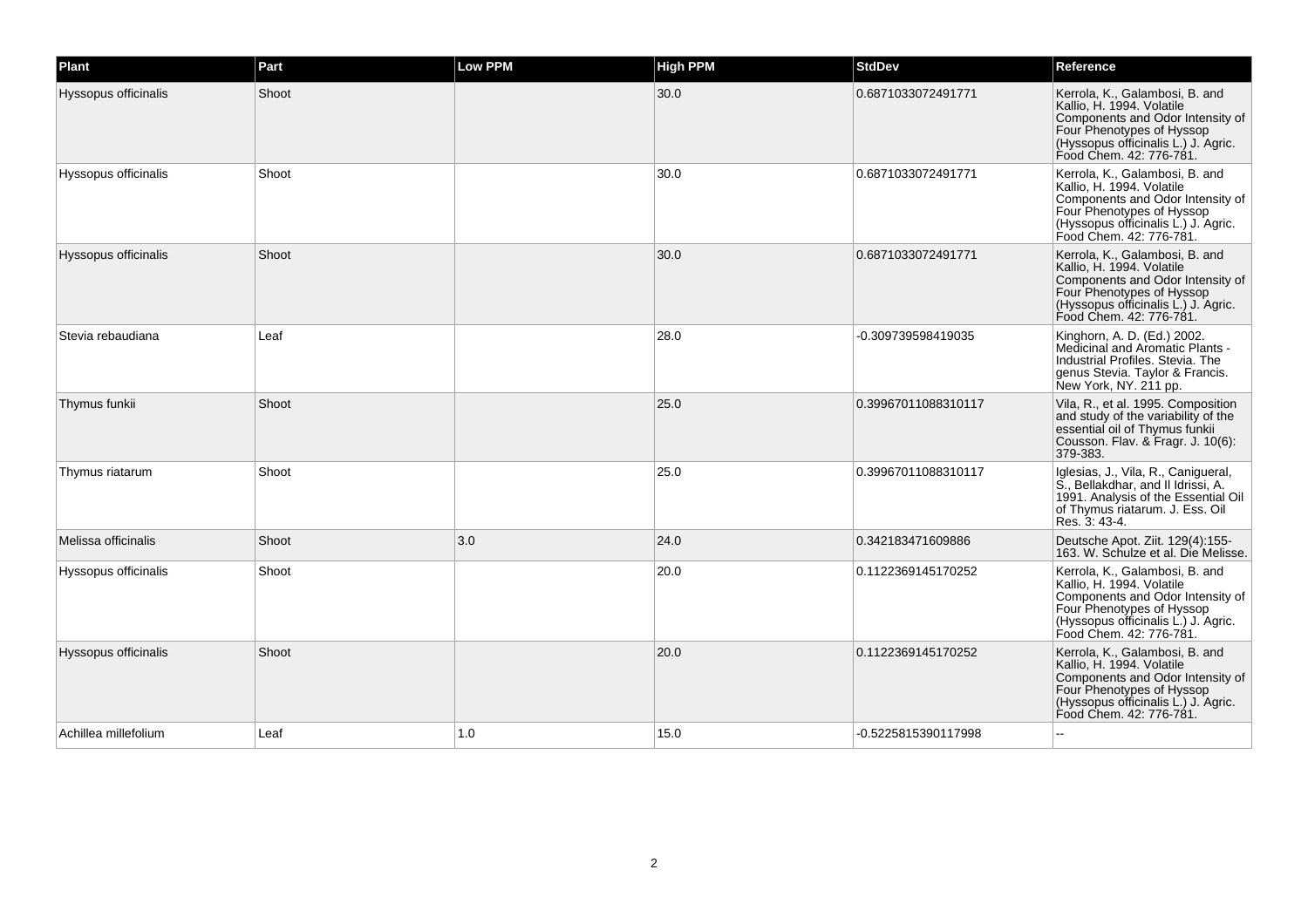| Plant                | Part  | <b>Low PPM</b> | <b>High PPM</b> | <b>StdDev</b>       | Reference                                                                                                                                                                                                                                                 |
|----------------------|-------|----------------|-----------------|---------------------|-----------------------------------------------------------------------------------------------------------------------------------------------------------------------------------------------------------------------------------------------------------|
| Teucrium oxylepis    | Shoot |                | 9.24            | -0.5063193240627701 | Velasco-Negueruela, A. and<br>Perez-Alonso, M.J. 1990. The<br><b>Volatiles of Six Teucrium Species</b><br>from the Iberian Peninsula and the<br>Balearic Islands. Phytochemistry<br>29(4): 1165-9.                                                        |
| Humulus lupulus      | Fruit |                | 9.0             |                     |                                                                                                                                                                                                                                                           |
| Tagetes lucida       | Shoot |                | 6.0             | -0.6925760353079873 | Bicchi, C., Fresia, M., Rubiolo, P.,<br>Monti, D., Franz, C., Goehler, I.<br>1997. Constituents of Tagetes<br>lucida Cav. ssp. lucida essential<br>oil. Flavor & Fragrance, 12(1): 47-<br>52.                                                             |
| Teucrium polium      | Shoot |                | 3.0             | -0.8650359531276329 | Perez-Alonso, M.J. Velasco-<br>Negueruela, A. and Lopez-Saez,<br>J.A. 1993. The Essential Oils of<br>Two Iberian Teucrium Species. J.<br>Ess. Oil Res. 5: 397-402.                                                                                        |
| Vitex agnus-castus   | Leaf  |                | 2.5             | -0.7272372511202277 | Ekundayo, O., Laakso, I.,<br>Holopainen, M., Hiltunen, R.,<br>Oguntimein, B., and Kauppinen, V.<br>1990. The Chemical Composition<br>and Antimicrobial Activity of the<br>Leaf Oil of Vitex agnus-castus L. J.<br>Essential Oil Research, 2: 115-<br>119. |
| Teucrium gnaphalodes | Shoot |                | 2.5             | -0.8937792727642405 | Perez-Alonso, M.J. Velasco-<br>Negueruela, A. and Lopez-Saez,<br>J.A. 1993. The Essential Oils of<br>Two Iberian Teucrium Species. J.<br>Ess. Oil Res. 5: 397-402.                                                                                        |
| Acinos alpinus       | Shoot |                | 2.5             | -0.8937792727642405 | Velasco-Negueruela, A., Perez-<br>Alonso, M.J., Jiminez, S.M. and<br>Garcia.F.M. 1993. The Volatile<br>Constituents of Acinus alpinus (L.)<br>Moench ssp. meridionalis<br>(Nyman). P.W. Ball Growing in<br>Spain. Flav. & Frag. J. 8:127-130.)            |
| Acinos alpinus       | Shoot |                | 2.5             | -0.8937792727642405 | Velasco-Negueruela, A., Perez-<br>Alonso, M.J., Jiminez, S.M. and<br>Garcia.F.M. 1993. The Volatile<br>Constituents of Acinus alpinus (L.)<br>Moench ssp. meridionalis<br>(Nyman). P.W. Ball Growing in<br>Spain. Flav. & Frag. J. 8:127-130.)            |
| Salvia dorisiana     | Shoot | 1.2            | 1.8             | -0.9340199202554911 | Tucker, A.O. & Maciarello, M.J.<br>1994. The Essential Oil of Salvia<br>dorisiana Standley. J. Ess. Oil<br>Res. 6: 97-8.                                                                                                                                  |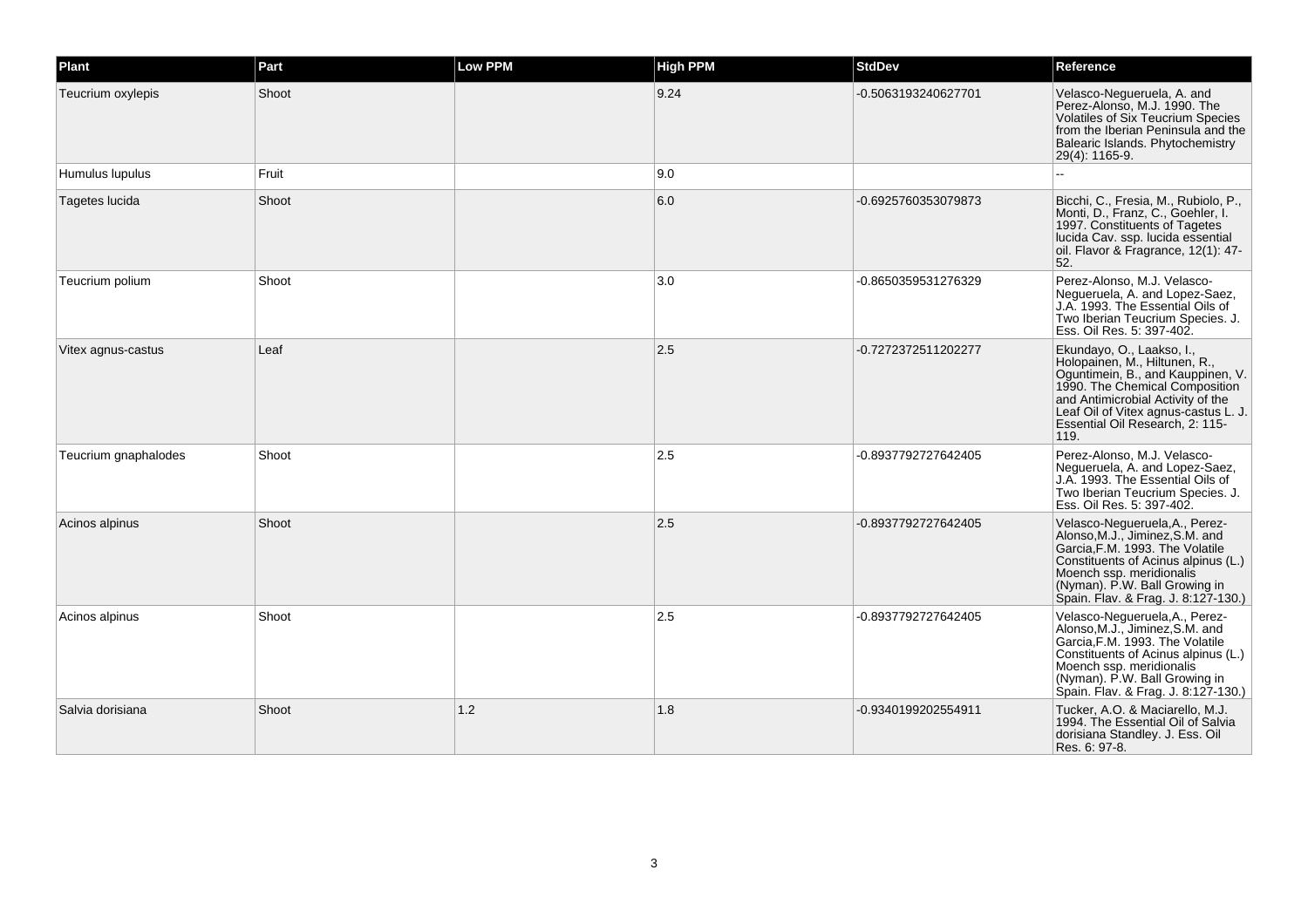| Plant                     | Part  | <b>Low PPM</b> | <b>High PPM</b> | <b>StdDev</b>       | Reference                                                                                                                                                                                          |
|---------------------------|-------|----------------|-----------------|---------------------|----------------------------------------------------------------------------------------------------------------------------------------------------------------------------------------------------|
| Teucrium asiaticum        | Shoot |                | 1.16            | -0.9708113693903488 | Velasco-Negueruela, A. and<br>Perez-Alonso, M.J. 1990. The<br>Volatiles of Six Teucrium Species<br>from the Iberian Peninsula and the<br>Balearic Islands. Phytochemistry<br>29(4): 1165-9.        |
| Teucrium scorodonia       | Shoot |                | 1.02            | -0.978859498888599  | Velasco-Negueruela, A. and<br>Perez-Alonso, M.J. 1990. The<br>Volatiles of Six Teucrium Species<br>from the Iberian Peninsula and the<br>Balearic Islands. Phytochemistry<br>29(4): 1165-9.        |
| Teucrium oxylepis         | Shoot |                | 1.0             | -0.9800092316740633 | Velasco-Negueruela, A. and<br>Perez-Alonso, M.J. 1990. The<br>Volatiles of Six Teucrium Species<br>from the Iberian Peninsula and the<br>Balearic Islands. Phytochemistry<br>29(4): 1165-9.        |
| Teucrium pseudoscorodonia | Shoot |                | 0.82            | -0.990356826743242  | Velasco-Negueruela, A. and<br>Perez-Alonso, M.J. 1990. The<br><b>Volatiles of Six Teucrium Species</b><br>from the Iberian Peninsula and the<br>Balearic Islands. Phytochemistry<br>29(4): 1165-9. |
| Teucrium salviastrum      | Shoot |                | 0.65            | -1.0001295554196887 | Velasco-Nequeruela, A. and<br>Perez-Alonso, M.J. 1990. The<br><b>Volatiles of Six Teucrium Species</b><br>from the Iberian Peninsula and the<br>Balearic Islands. Phytochemistry<br>29(4): 1165-9. |
| Ocimum basilicum          | Plant |                | 0.5             | -0.7318552362623783 | Die Nahrung. Pino, J., Rosado, A.,<br>Goire, I., Roncal, E., and Garcia, I.<br>1993. Analysis of the Essential Oil<br>from Cuban Basil. Die Nahrung<br>37:(5): 501-504.                            |
| Ocimum basilicum          | Plant |                | 0.5             | -0.7318552362623783 | Die Nahrung. Pino, J., Rosado, A.,<br>Goire, I., Roncal, E., and Garcia, I.<br>1993. Analysis of the Essential Oil<br>from Cuban Basil. Die Nahrung<br>37:(5): 501-504.                            |
| Satureja obovata          | Leaf  |                | 0.01            | -0.7680046689722265 | Arrebola, M.L., Navaro, M.C.,<br>Jimenez, J. and Ocana, F.A. 1994.<br>Variations in Yield and<br>Composition of the Essential Oil of<br>Satureja obovata. Phytochemistry<br>$35(1)$ : 83.          |
| Satureja obovata          | Leaf  |                |                 |                     | Arrebola, M.L., Navaro, M.C.,<br>Jimenez, J. and Ocana, F.A. 1994.<br>Variations in Yield and<br>Composition of the Essential Oil of<br>Satureja obovata. Phytochemistry<br>35(1): 83.             |